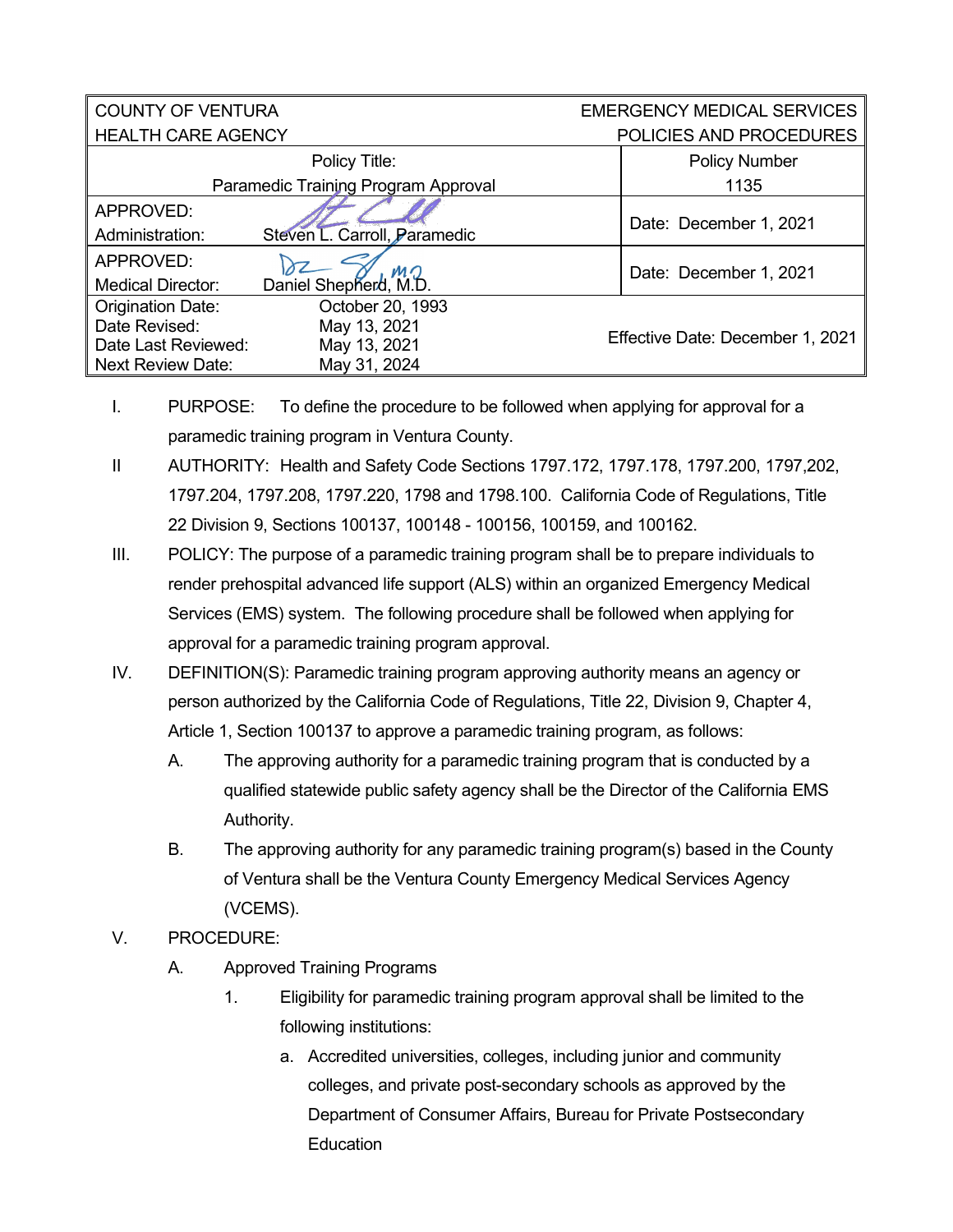b. Medical training units of the United States Armed Forces or Coast **Guard** 

- c. Licensed general acute care hospitals which meet the following criteria:
	- 1) Hold a special permit to operate a basic or comprehensive emergency medical service pursuant to the provisions of the California Code of Regulations, Title 22, Division 5;
	- 2) Provide continuing education (CE) to other health care professionals; and
	- 3) Are accredited by a Centers for Medicare and Medicaid Services (CMS) accreditation organization with deeming authority, such as the Joint Commission or the Healthcare Facilities Accreditation Program of the American Osteopathic Association
- d. Agencies of government
- 2. All approved paramedic training programs shall be accredited and shall maintain current accreditation or be in the process of receiving accreditation approval by the Commission on Accreditation of Allied Health Education Programs (CAAHEP) upon the recommendation of the Committee on Accreditation of Educational Programs for the Emergency Medical Services Professions (CoAEMSP) in order to operate as an approved paramedic training program.
- 3. All approved paramedic training programs shall:
	- a. Receive a Letter of Review (LoR) from CoAEMSP prior to starting classes; and
	- b. Submit their application, fee, and Initial Self-Study Report (ISSR) to CoAEMSP for accreditation within six (6) months of the first class' graduation; and
	- c. Receive and maintain CAAHEP accreditation no later than two (2) years from the date of the ISSR submission to CoAEMSP for accreditation
- 4. Paramedic training programs approved according to the provisions outlined in this policy shall provide the following information in writing to all their paramedic training program applicants prior to the applicants' enrollment in the paramedic training program:
	- a. The date the paramedic training program must submit their CAAHEP Request for Accreditation Services (RAS) form and ISSR or the date their application for accreditation renewal was sent to CoAEMSP.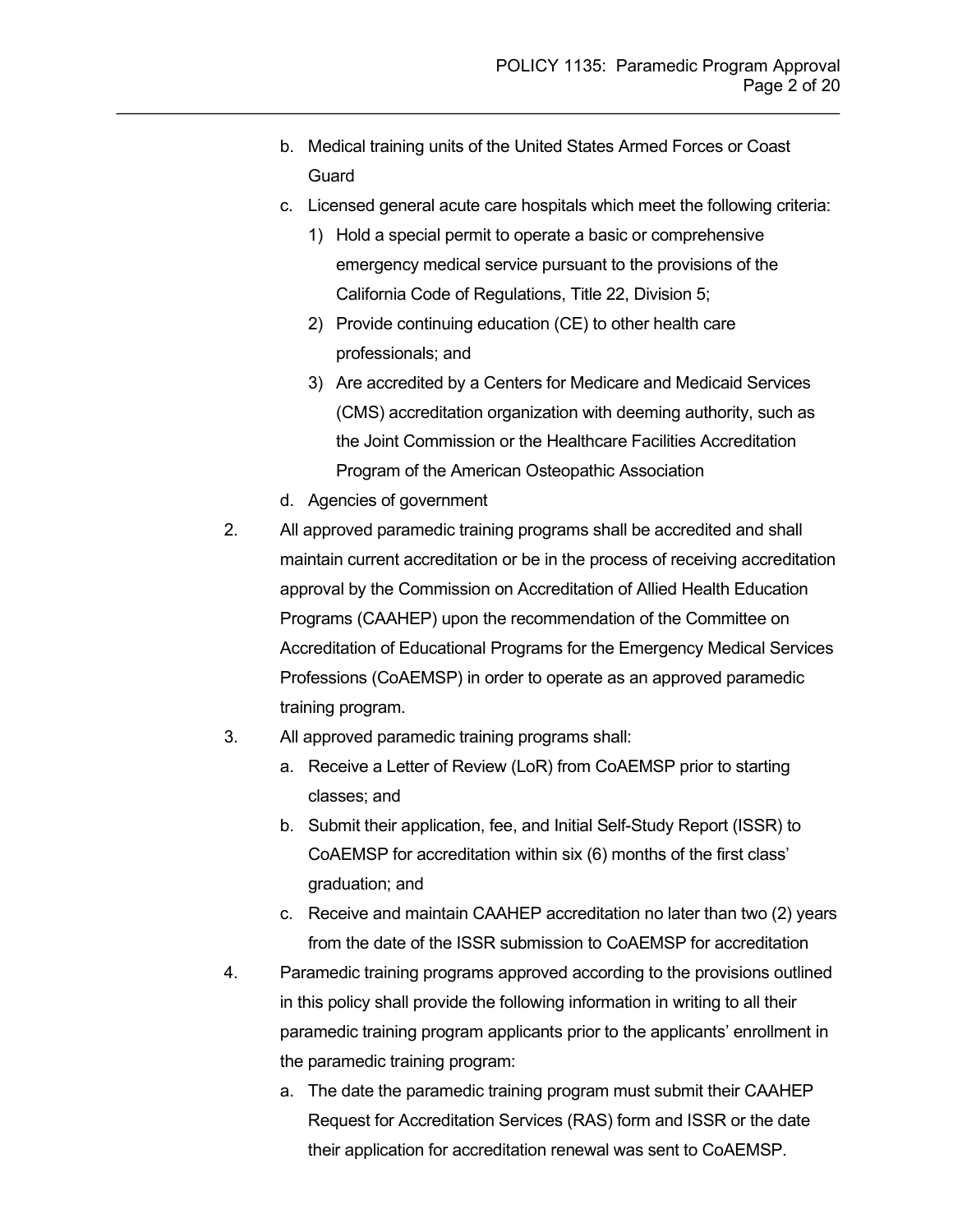- b. The date the paramedic training program must be initially accredited or the date its accreditation must be renewed by CAAHEP.
- 5. Failure of the paramedic training program to maintain its LoR, submit their RAS form and ISSR to CoAEMSP, or obtain and maintain its accreditation with CAAHEP, as described above, by the date specified shall result in withdrawal of program approval as outlined in Section V.K of this policy.

- 6. Students graduating from a paramedic training program that fails to apply for, receive, or maintain CAAHEP accreditation by the dates required will not be eligible for state licensure as a paramedic.
- 7. Paramedic training programs shall submit to VCEMSA all documents submitted to, and received from CoAEMSP and/or CAAHEP, including but not limited to the RAS form, ISSR, and documents required for maintaining accreditation.
- 8. Paramedic training programs shall submit to the California EMS Authority the date their initial RAS form was submitted to CoAEMSP and copies of documentation received from CoAEMSP and/or CAAHEP verifying accreditation.
- B. Student Eligibility
	- 1. To be eligible to enter a paramedic training program an individual shall meet the following requirements:
		- a. Possess a high school diploma or general education equivalent; and
		- b. possess a current basic cardiac life support (CPR) card equivalent to the current American Heart Association's Guidelines for Cardiopulmonary Resuscitation and Emergency Cardiovascular Care at the healthcare provider level; and
		- c. possess a current EMT certificate or NREMT-Basic registration; or
		- d. possess a current AEMT certificate in the State of California; or
		- e. be currently registered as an Advanced-EMT with the NREMT.
- C. Teaching Staff
	- 1. Each paramedic training program shall have a medical director who is a physician currently licensed in the State of California, has experience in emergency medicine, and has education experience or experience in methods of instruction. Duties of the program medical director shall include, but not be limited to the following: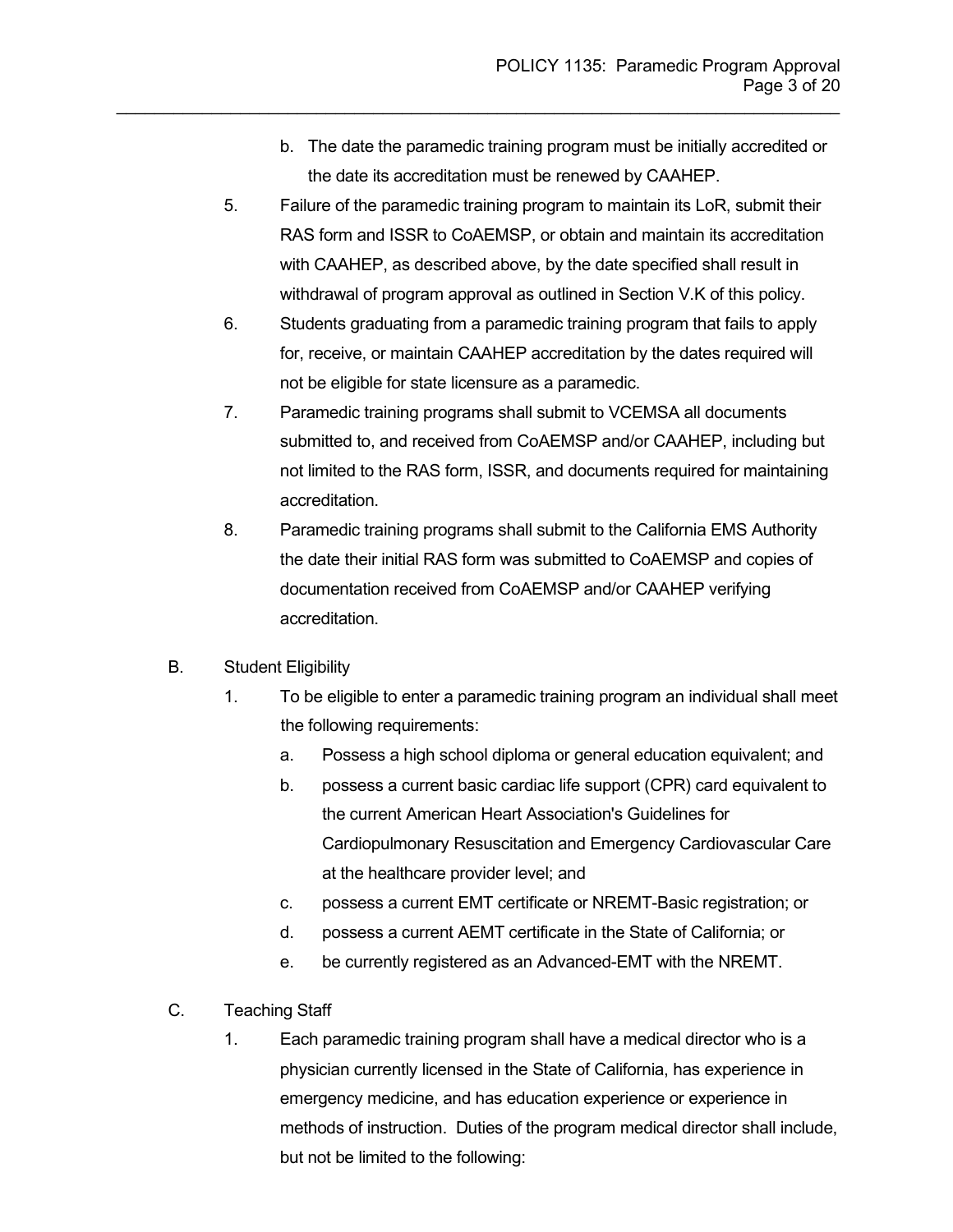a. Review and approve educational content of the program curriculum, including training objectives for the clinical and field instruction, to certify its ongoing appropriateness and medical accuracy.

- b. Review and approve the quality of medical instruction, supervision, and evaluation of the students in all areas of the program.
- c. Approval of hospital clinical and field internship experience provisions.
- d. Approval of principal instructor(s).
- 2. Each training program shall have a program director who is either a California licensed physician, a registered nurse who has a baccalaureate degree, or a paramedic who has a baccalaureate degree, or an individual who holds a baccalaureate degree in a related health field or in education. The program director shall be qualified by education and experience in methods, materials, and evaluation of instruction, and shall have a minimum of one (1) year experience in an administrative or management level position and have a minimum of three (3) years academic or clinical experience in prehospital care education. Duties of the program director shall include, but not be limited to the following:
	- a. Administration, organization, and supervision of the educational program.
	- b. In coordination with the training program medical director, approve the principal instructor(s), teaching assistants, field and hospital clinical preceptors, clinical and internship assignments, and coordinate the development of curriculum, including instructional objectives, and approve all methods of evaluation.
	- c. Ensure training program compliance with all aspects of this policy, applicable sections of the California Code of Regulations, and other related laws.
	- d. Sign all course completion records.
	- e. Ensure the preceptors are trained according to VCEMS Policy 319 Paramedic Preceptor.
- 3. Each training program shall have a principal instructor(s), who is responsible for areas including, but not limited to, curriculum development, course coordination, and instruction and shall meet the following criteria:
	- a. Be a physician, registered nurse, physician assistant, or paramedic, currently certified or licensed in the State of California.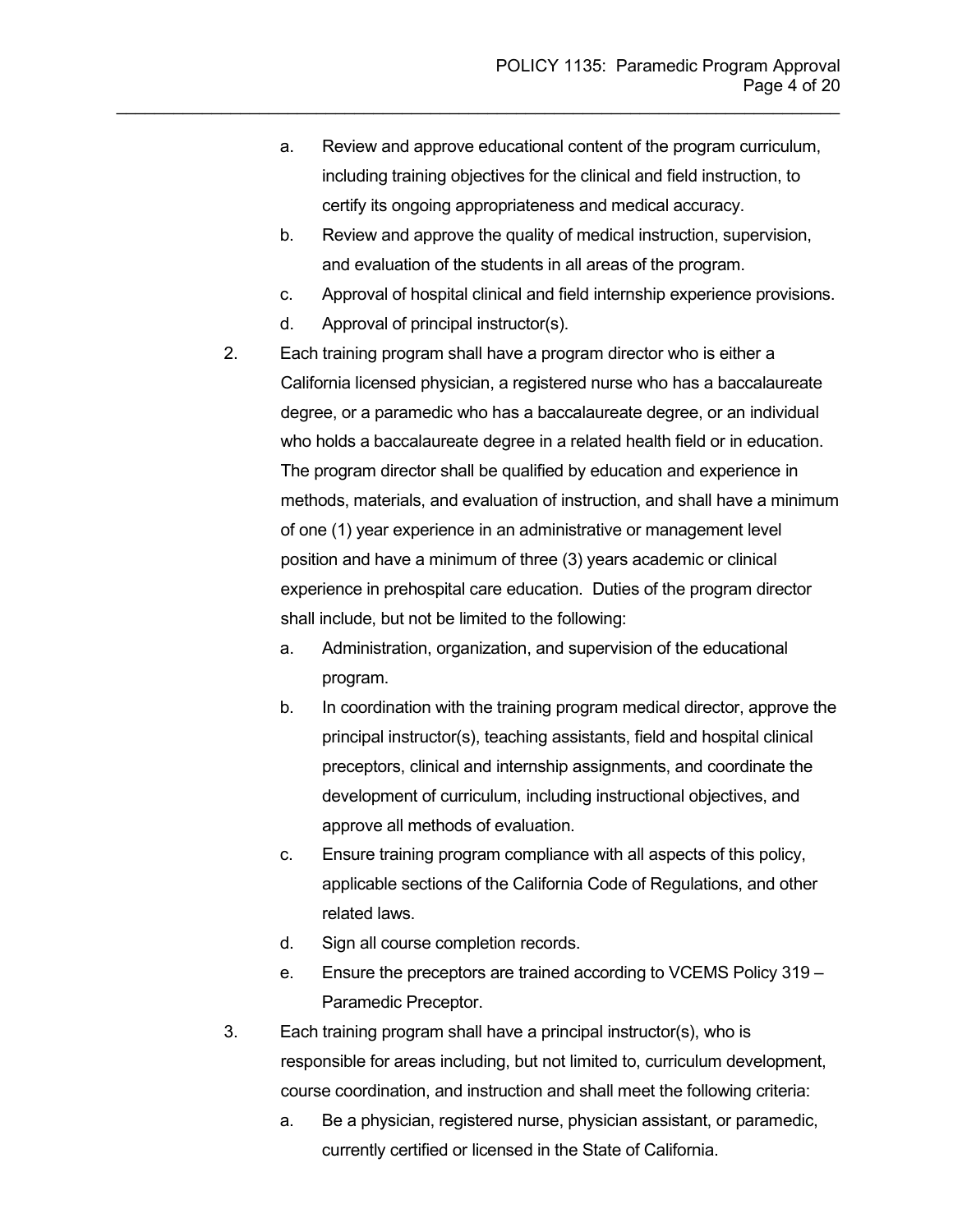b. Be knowledgeable in the course content of the January 2009 United States Department of Transportation (U.S. DOT) National Emergency Medical Services Education Standards DOT HS 811 077 E; and

- c. Have six (6) years of experience in an allied health field and an associate degree or two (2) years of experience in an allied health field and a baccalaureate degree.
- d. Be qualified by education and experience with at least forty (40) hours of documented teaching methodology instruction in areas related to methods, materials, and evaluation of instruction.
- 4. A principal instructor may also be the training program medical director or training program director.
- 5. Each training program may have a clinical coordinator(s) who is either a physician, registered nurse, physician assistant or paramedic currently licensed in the State of California, and who shall have two (2) years of academic or clinical experience in emergency medicine or prehospital care. Duties of the clinical coordinator shall include, but not be limited to, the following:
	- a. The coordination and scheduling of students with qualified clinical preceptors in approved clinical settings as described in Section V.C.8 of this policy
	- b. Ensuring adequate clinical resources exist for student exposure to the minimum number and type of patient contracts established by the paramedic training program as required for continued CAAHEP accreditation.
	- c. The tracking of student internship evaluation and terminal competency documents.
- 6. Each training program may have teaching assistant(s) who has training and experience to assist with teaching the course. The teaching assistant(s) shall be supervised by a principal instructor, the program director and/or the program medical director.
- 7. Each paramedic training program shall have a field preceptor(s) who meet all criteria outlined in VCEMS Policy 319 – Paramedic Preceptor.
- 8. Each paramedic training program shall have a hospital clinical preceptor(s) who shall meet the following criteria: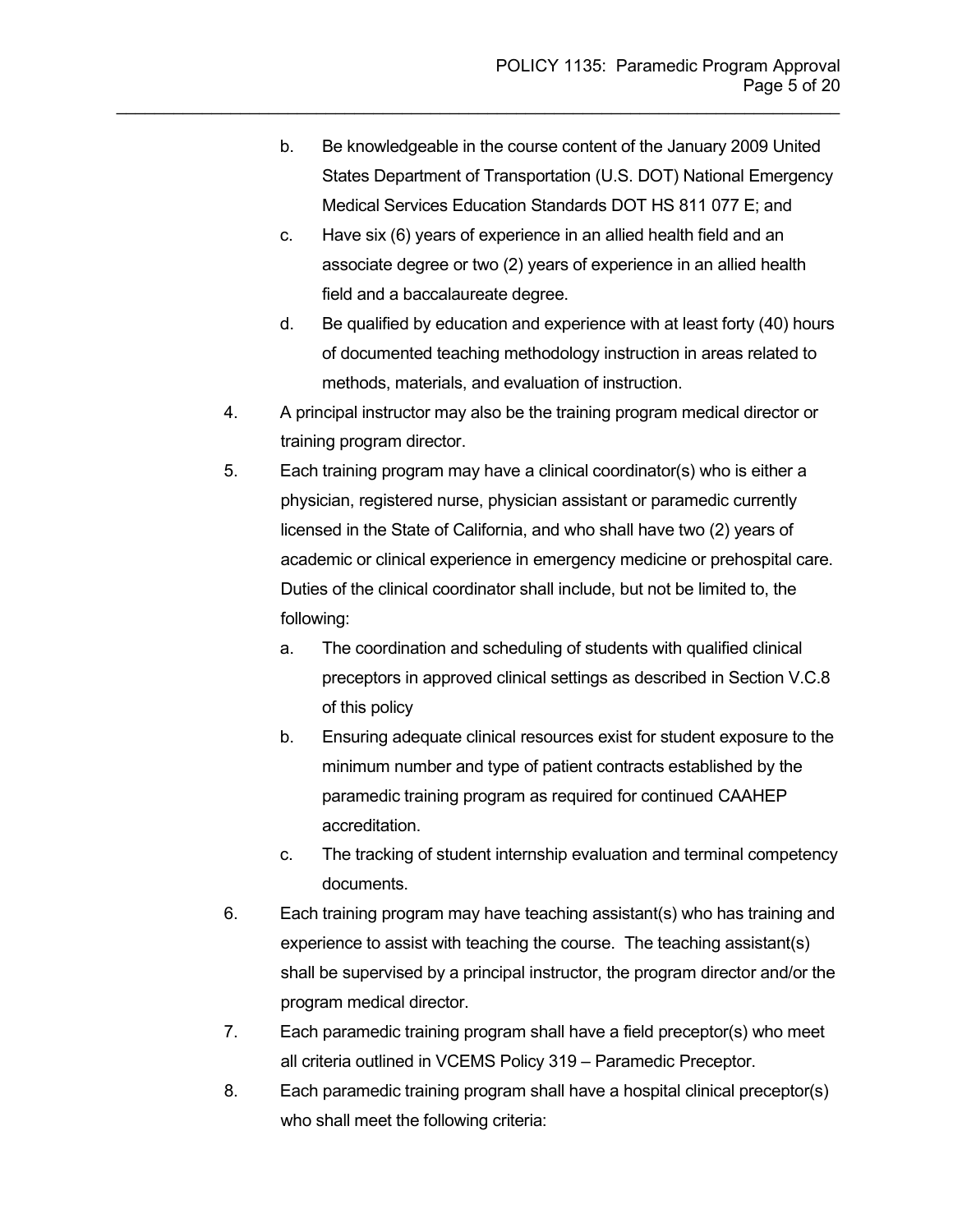a. Be a physician, registered nurse or physician assistant currently licensed in the State of California.

- b. Have worked in emergency medical care services or areas of medical specialization for the last two (2) years.
- c. Be under the supervision of a principal instructor, the program director, and/or the program medical director.
- d. Receive training in the evaluation of paramedic students in clinical settings. Instructional tools may include, but need not be limited to:
	- 1) Evaluate a student's ability to safely administer medications and perform assessments.
	- 2) Document a student's performance.
	- 3) Review clinical preceptor requirements outlined in this policy
	- 4) Assess student behaviors using cognitive, psychomotor, and affective domains.
	- 5) Create a positive and supportive learning environment.
	- 6) Identify appropriate student progress.
	- 7) Counsel the student who is not progressing.
	- 8) Provide guidance and procedures for addressing student injuries or exposure to illness, communicable disease or hazardous materials.
- D. Education and Training for Paramedic Students
	- 1. Paramedic training program shall assure that no more than six (6) students are assigned to one instructor/teaching assistant during skills practice/laboratory
	- 2. Hospital Clinical Education and Training
		- a. An approved paramedic training program shall provide for and monitor a supervised clinical experience at a hospital(s) that is licensed as a general acute care hospital and holds a permit to operate a basic or comprehensive emergency medical service. The clinical setting may be expanded to include areas commensurate with the skills experience needed. Such settings may include surgicenters, clinics, jails or any other areas deemed appropriate by the VCEMS Medical Director. The maximum number of hours in the expanded clinical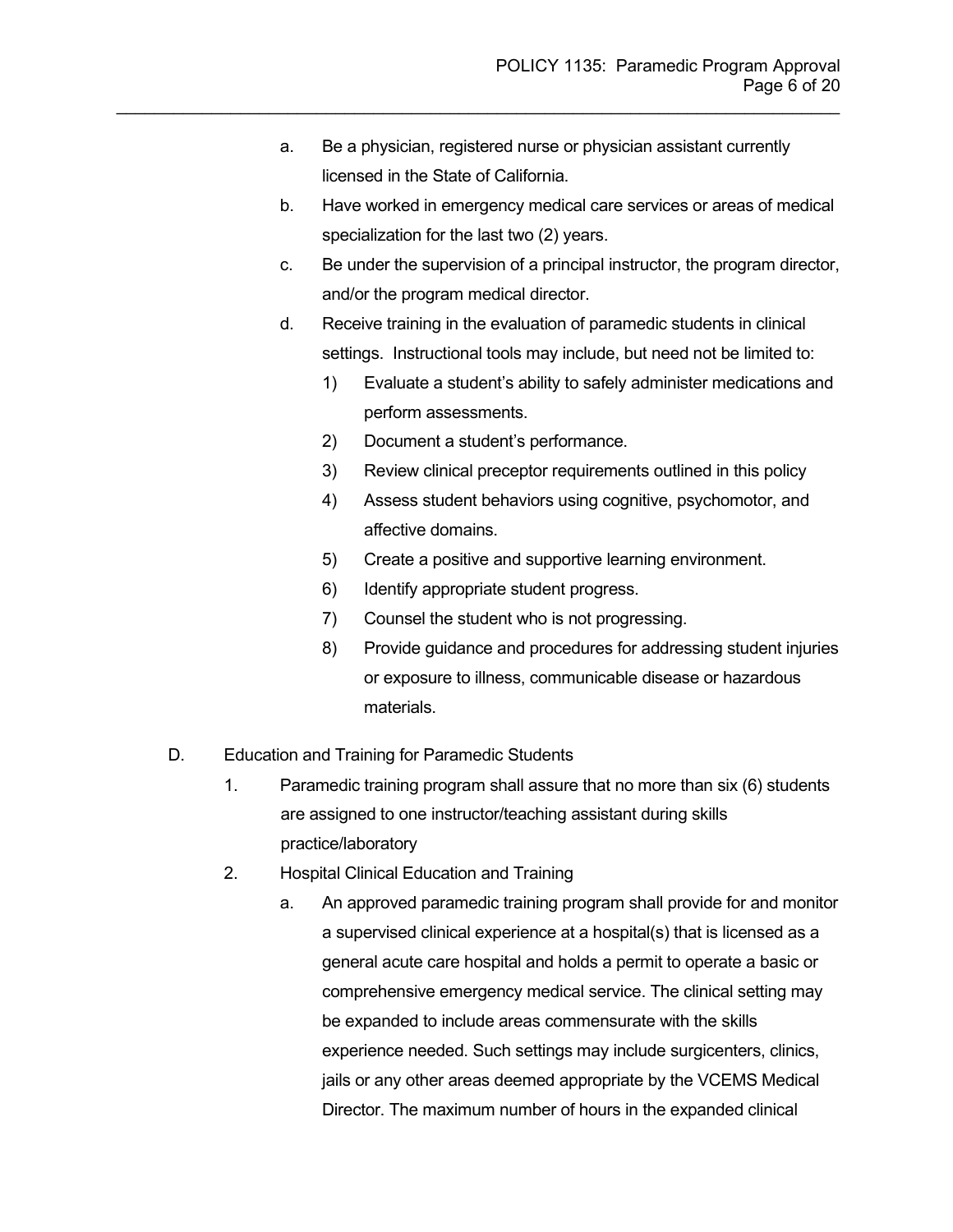setting shall not exceed forty (40) hours of the total clinical hours specified in Section V.E of this policy

- b. Paramedic training program shall not enroll any more students than the training program can commit to providing a clinical internship to begin no later than thirty (30) days after a student's completion of the didactic and skills instruction portion of the training program. The paramedic training program course director and a student may mutually agree to a later date for the clinical internship to begin in the event of special circumstances (e.g., student or preceptor illness or injury, student's military duty, etc.).
- c. Paramedic training programs in nonhospital institutions shall enter into written agreement(s) with a licensed general acute care hospital(s) that holds a permit to operate a basic or comprehensive emergency medical service for the purpose of providing this supervised clinical experience.
- d. Paramedic clinical training hospital(s) and other expanded settings shall provide clinical experience, supervised by a clinical preceptor(s). The clinical preceptor may assign the student to another health professional for selected clinical experience. No more than two (2) students shall be assigned to one preceptor or health professional during the supervised clinical experience at any one time. Clinical experience shall be monitored by the training program staff and shall include direct patient care responsibilities, which may include performance of procedures or administration of medications as specified in VCEMS Policy 310 – Paramedic Scope of Practice. Clinical assignments shall include, but are not to be limited to, emergency, cardiac, surgical, obstetric, and pediatric patients.
- 3. Field Internship
	- a. A field internship shall provide emergency medical care training and experience to paramedic students under continuous supervision, instruction, and evaluation by an authorized preceptor and shall promote student competency in medical procedures, techniques, and the administration of medications as specified in VCEMS Policy 310 – Paramedic Scope of Practice, in the prehospital emergency setting within an organized EMS system.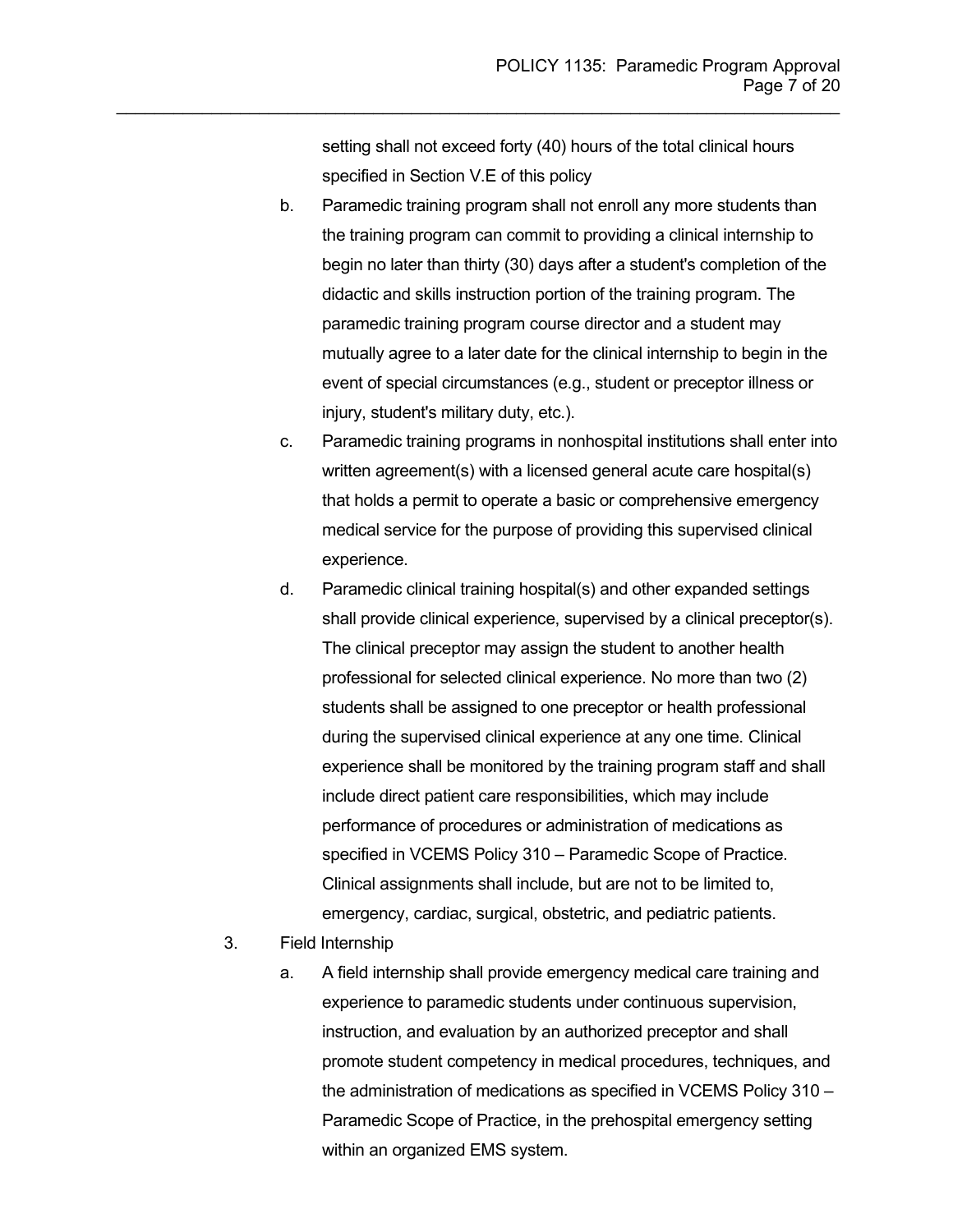b. An approved paramedic training program shall enter into a written agreement with Advanced Life Support (ALS) service provider(s) that provide field internship services to students. This agreement shall include provisions to ensure compliance with this policy.

- c. The VCEMS Medical Director shall have medical control over the paramedic intern
- d. The assignment of a student to a field preceptor shall be a collaborative effort between the paramedic training program and the provider agency
	- 1) The assignment of a student to a field preceptor shall be limited to duties associated with the student's training or the student training program
- e. In the event the ALS service provider is located outside the jurisdiction of the County of Ventura, the paramedic training program shall do the following:
	- 1) Ensure the student receives orientation in collaboration with the LEMSA where the field internship will occur. The orientation shall include that LEMSA's local policies, procedures, and treatment protocols,
	- 2) Report to the LEMSA, where the field internship will occur, the name of the paramedic intern, the name of the field internship provider, and the name of the preceptor.
	- 3) Ensure the field preceptor has the experience and training as required in VCEMS Policy 319 – Paramedic Preceptor.
	- 4) The LEMSA Medical Director where the internship is located shall have medical control over the paramedic intern
- f. The paramedic training program shall enroll only the number of students it is able to place in field internships within ninety (90) days of completion of their hospital clinical education and training phase of the training program. The paramedic training program director and a student may agree to start the field internship at a later date in the event of special circumstances (e.g., student or preceptor illness or injury, student's military duty, etc.). This agreement shall be in writing.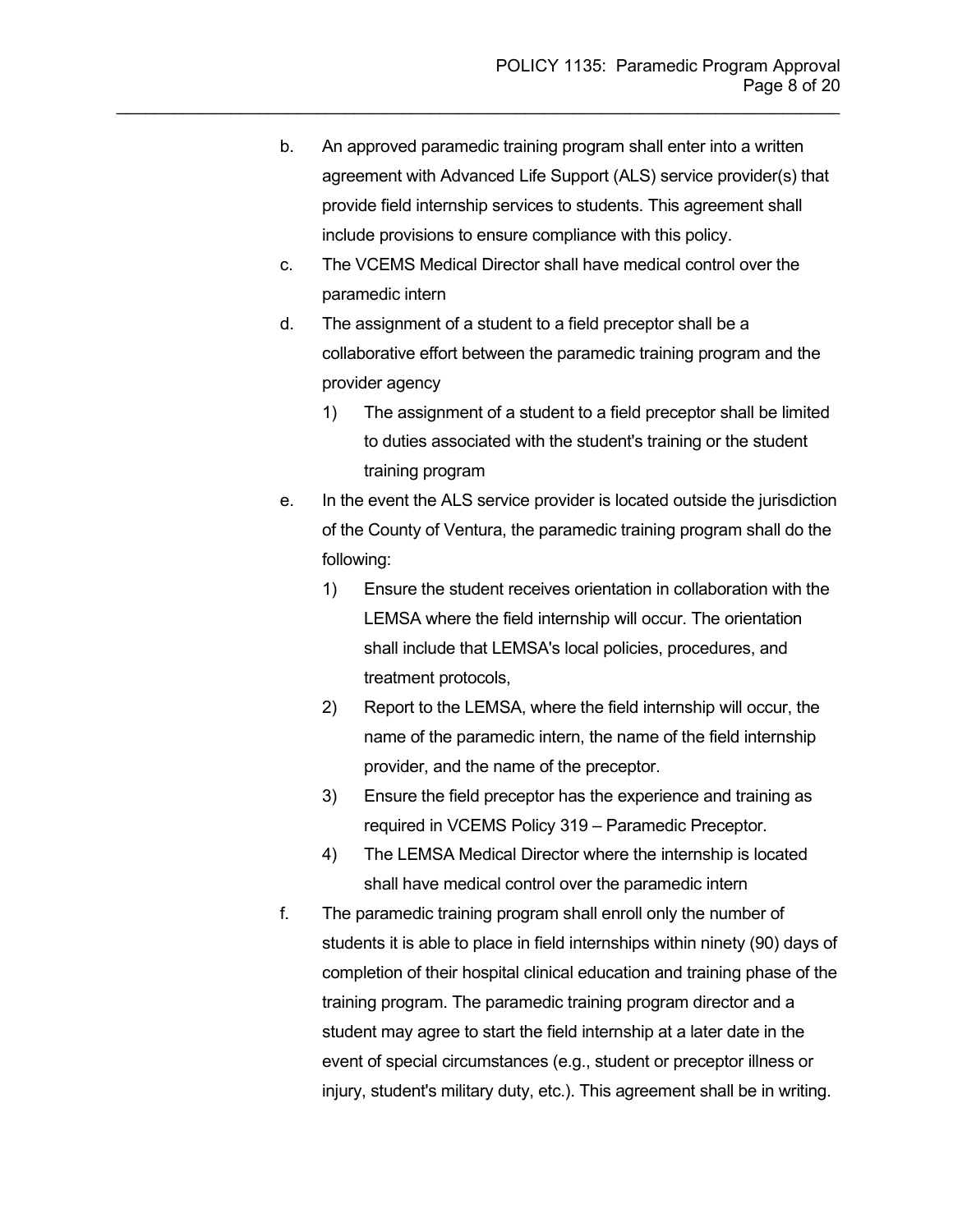g. The internship, regardless of the location, shall be monitored by the training program staff, in collaboration with the assigned field preceptor.

- h. Training program staff shall, upon receiving input from the assigned field preceptor, document the progress of the student. Documentation shall include the identification of student deficiencies and strengths and any training program obstacles encountered by, or with, the student.
- i. Training program staff shall provide documentation reflecting student progress to the student at least twice during the student's internship.
- j. No more than one (1) trainee, of any level, shall be assigned to a response vehicle at any one time during the paramedic student's field internship.
- E. Required Course Hours
	- 1. The total paramedic training program shall consist of not less than one thousand and ninety-four (1094) hours. These training hours shall be divided into:
		- a. A minimum of four-hundred and fifty-four (454) hours of didactic instruction and skills laboratories that shall include not less than four (4) hours of training in tactical casualty care principles as provided in Section V.F of this policy
		- b. The hospital clinical training shall consist of no less than one-hundred and sixty (160) hours
		- c. The field internship shall consist of no less than four-hundred and eighty (480) hours
	- 2. The student shall have a minimum of forty (40) documented ALS patient contacts during the field internship as specified in V.C.3 of this policy. An ALS patient contact shall be defined as the student performance of one or more ALS skills identified in VCEMS Policy 310 – Paramedic Scope of Practice, with the exception of 3 or 4 lead cardiac monitoring and CPR, on a patient
		- a. When available, up to ten (10) of the required ALS patient contacts may be satisfied through the use of high fidelity adult simulation patient contacts.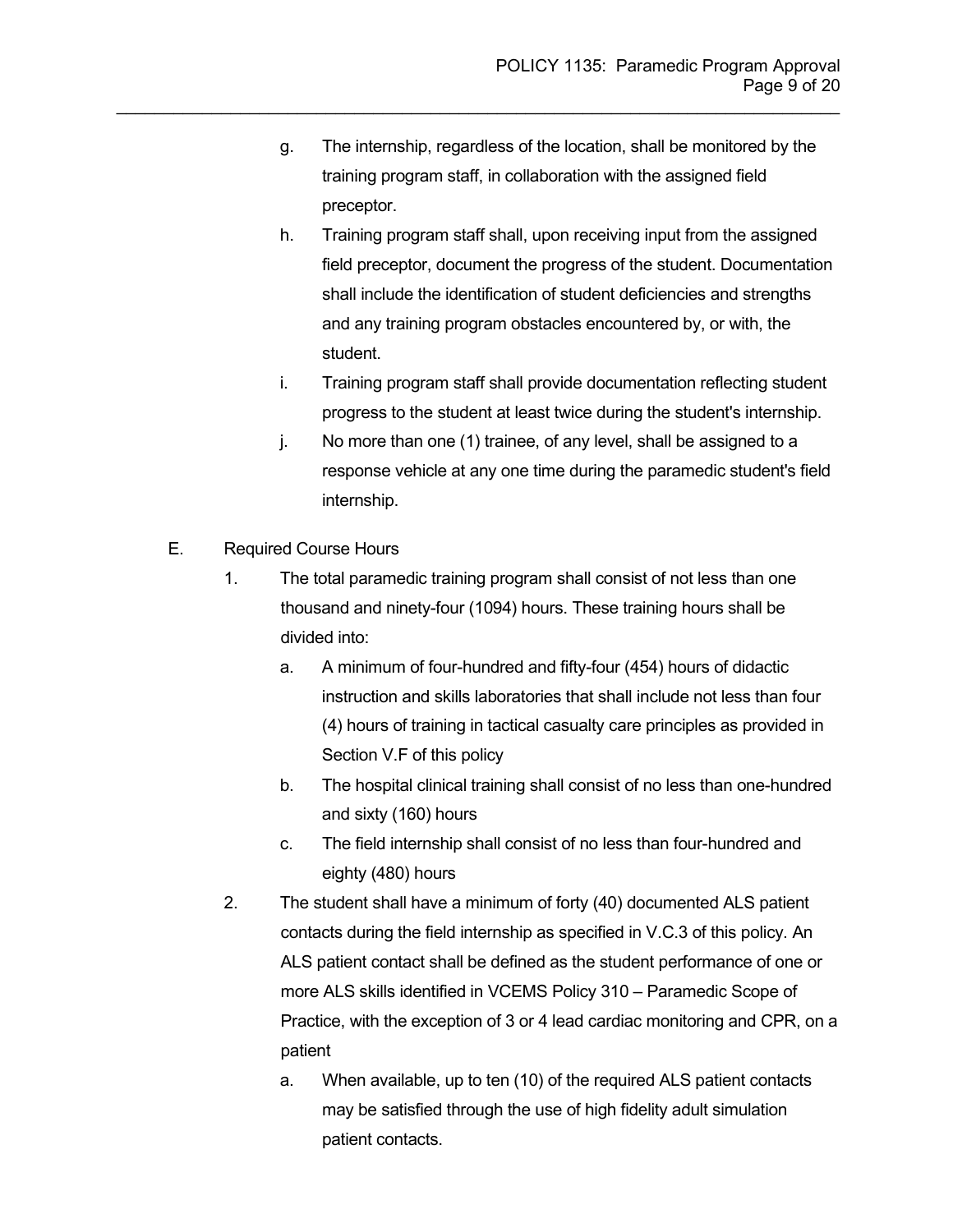1) High Fidelity Simulation means using computerized manikins, monitors, and similar devices or augmented virtual reality environments that are operated by a technologist from another location to produce audible sounds and to alter and manage physiological changes within the manikin to include, but not be limited to, altering the heart rate, respirations, chest sounds, and saturation of oxygen.

- b. Under the supervision of the preceptor, students shall document patient contacts utilizing the Ventura County electronic Patient Care Reporting system (VCePCR) in accordance with VCEMS Policy 1000 – Documentation of Prehospital Care.
	- 1) The ALS Service provider hosting the paramedic student will provide access to VCePCR through a username and password
		- that is unique to that student.
- c. For at least half of the ALS patient contacts the paramedic student shall be required to provide the full continuum of care of the patient beginning with the initial contact with the patient upon arrival at the scene through transfer of care to hospital personnel.
- 3. The student shall have a minimum of twenty (20) documented experiences performing the role of team lead during the field internship. A team lead shall be defined as a student who, with minimal to no prompting by the preceptor, successfully takes charge of EMS operation in the field including, at least, the following:
	- a. Lead coordination of field personnel,
	- b. Formulation of field impression,
	- c. Comprehensively assessing patent conditions and acuity.
	- d. Directing and implementing patient treatment,
	- e. Determining patient disposition, and
	- f. Leading the packaging and movement of the patient.
- 4. The minimum hours outlined in this subsection shall not include the following:
	- a. Course material designed to teach or test exclusively EMT knowledge or skills including CPR.
	- b. Examination for student eligibility.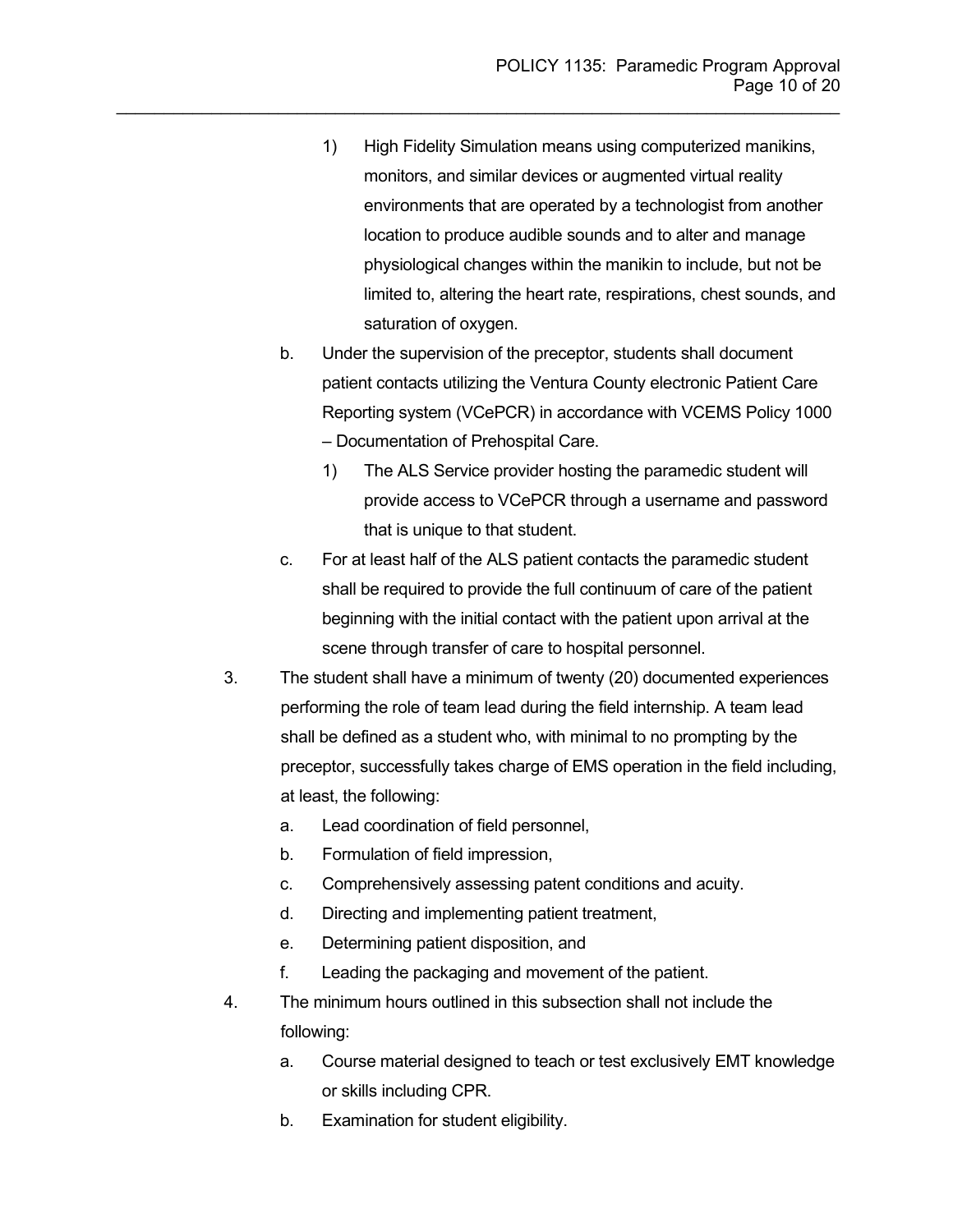- c. The teaching of any material not prescribed in Section V.F of this policy.
- d. Examination for paramedic licensure.

- F. Required Course Content
	- 1. The content of a paramedic course shall meet the objectives contained in the January 2009 U.S. Department of Transportation (DOT) National Emergency Medical Services Education Standards, DOT HS 811 077E, and be consistent with the paramedic basic scope of practice specified VCEMS Policy 310 – Paramedic Scope of Practice
	- 2. In addition to the above, the content of the training course shall include a minimum of four (4) hours of tactical casualty care (TCC) principles. The minimum competency-based topics and skills for this TCC requirement are outlined in California Code of Regulations, Title 22, Division 9, Chapter 4, Article 3, Section 100155(b).
- G. Required Testing
	- 1. Approved paramedic training programs shall include a minimum of two (2) formative examinations and one (1) final comprehensive competency-based examinations to test the knowledge and skills specified in this policy.
	- 2. Documentation of successful student clinical and field internship performance shall be required prior to course completion
- H. Course Completion Record
	- 1. A tamper resistant course completion record shall be issued to each person who has successfully completed the paramedic training program. The course completion record shall be issued no later than ten (10) working days from the date the student successfully completes the paramedic training program.
	- 2. The course completion record shall contain the following:
		- a. The name of the individual.
		- b. The date of completion.
		- c. The following statement:
			- 1) "The individual named on this record has successfully completed an approved paramedic training program."
		- d. The signature of the training program director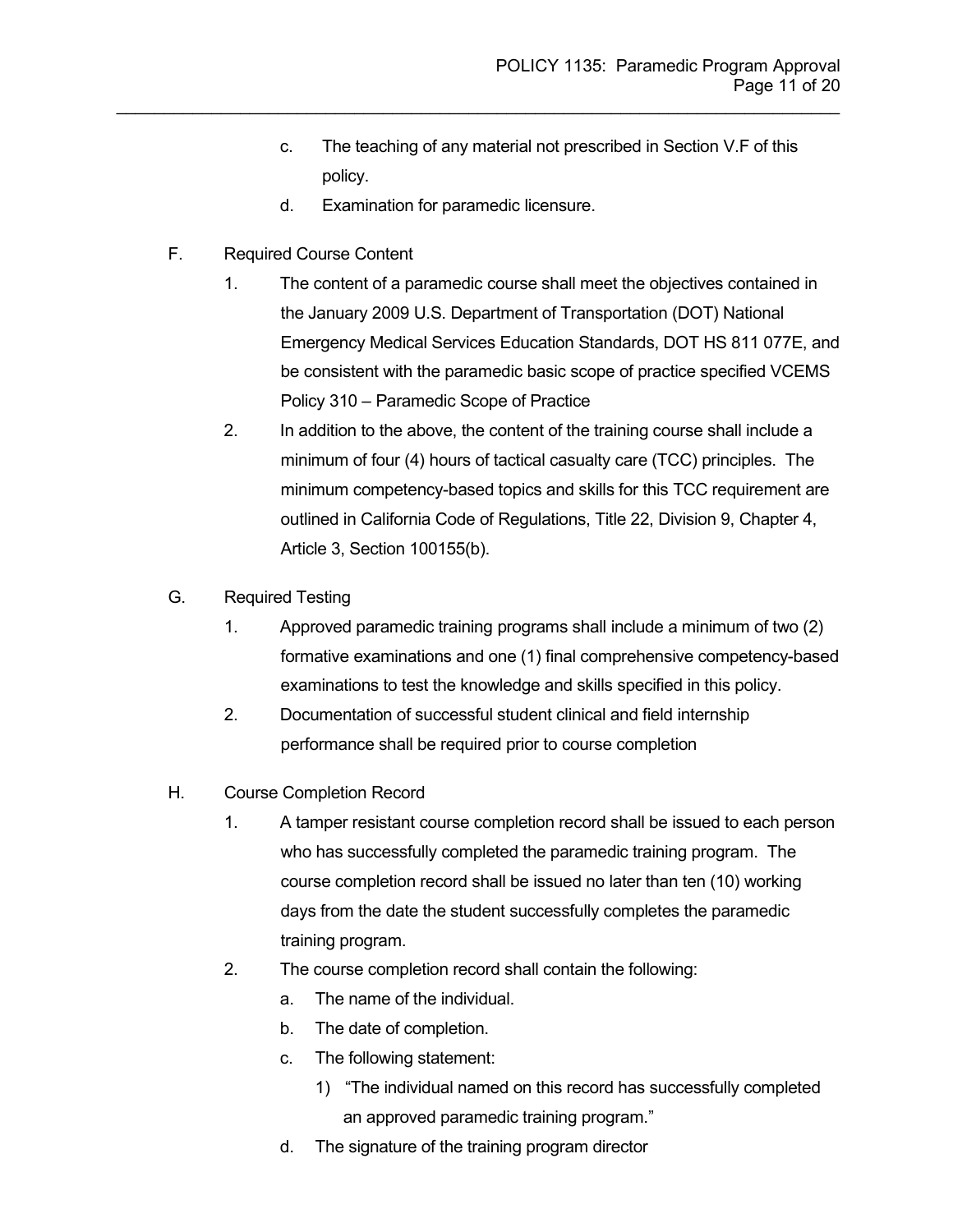e. The name and location of the training program issuing the card

- f. A list of optional scope of practice procedures and/or medications approved by the VCEMS Medical Director taught in the course.
- I. Procedure for Paramedic Training Program Approval
	- 1. Eligible training programs, as outlined in Section V.A of this policy shall pay the established paramedic training program application fee and submit a written request, in addition to the completed application checklist attached to this policy, to VCEMS for program approval. The following documentation shall be submitted along with written request for approval and application checklist:
		- a. A statement verifying that the course content meets the requirements contained in the U.S. DOT National Education Standards DOT HS 811 077 E January 2009.
		- b. An outline of course objectives.
		- c. Performance objectives for each skill.
		- d. The names and qualifications of the training program director, program medical director, and principal instructors.
		- e. Provisions for supervised hospital clinical training including student evaluation criteria and standardized forms for evaluating paramedic students; and monitoring of preceptors by the training program.
		- f. Provisions for supervised field internship including student evaluation criteria and standardized forms for evaluating paramedic students; and monitoring of preceptors by the training program.
		- g. The location at which the courses are to be offered and their proposed dates.
		- h. Written agreements between the paramedic training program and a hospital(s) and other clinical setting(s), if applicable, for student placement for clinical education and training.
		- i. Written contracts or agreements between the paramedic training program and a provider agency (ies) for student placement for field internship training.
		- j. A copy of a CoAEMSP LoR issued to the training institution applying for approval or documentation of current CAAHEP accreditation.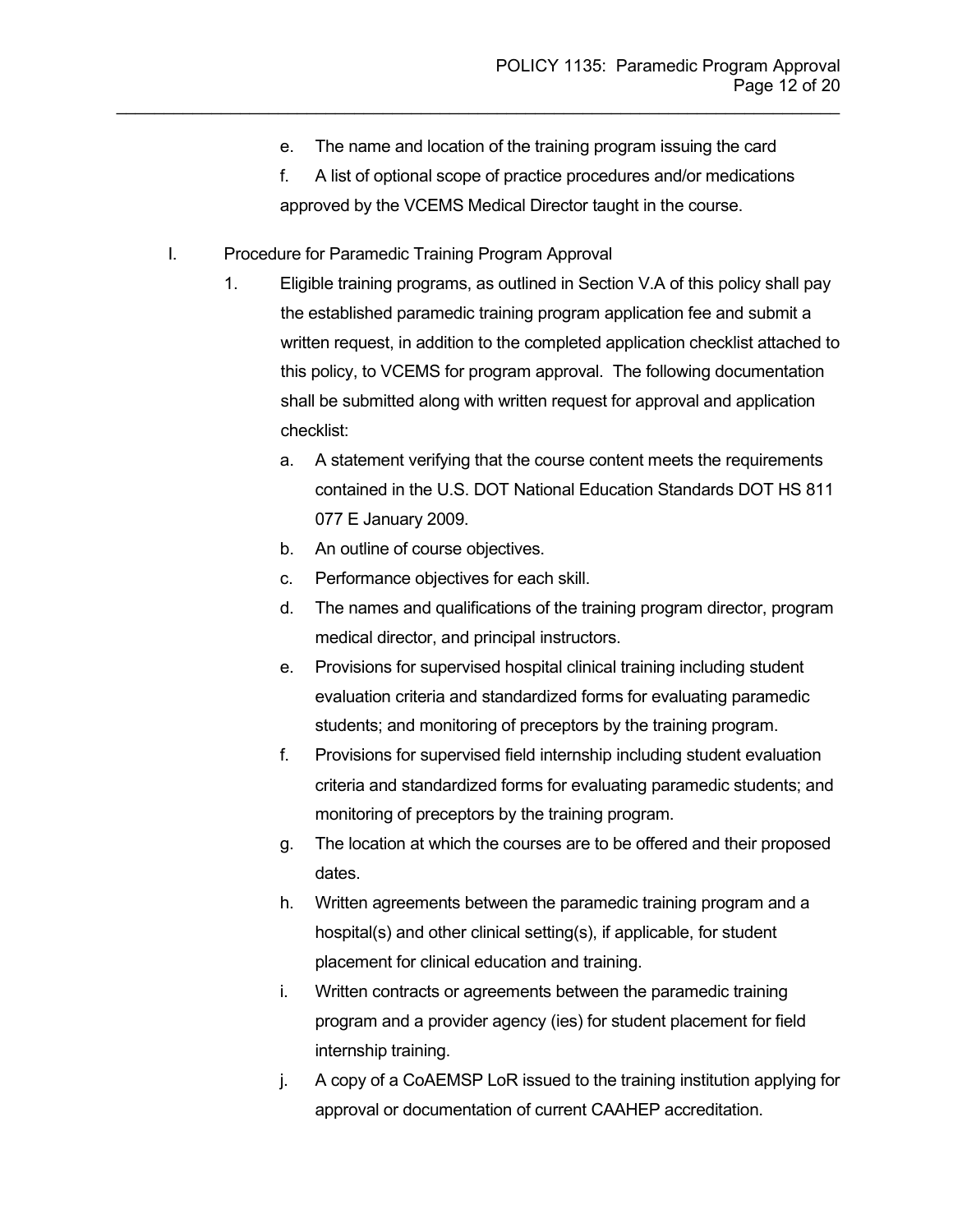- k. Samples of written and skills examinations administered by the training program.
- l. Samples of a final written examination(s) administered by the training program.
- m. Evidence of adequate training program facilities, equipment, examination securities, and student record keeping.

- J. Program Approval / Disapproval
	- 1. VCEMS shall, within thirty (30) working days of receiving a request for training program approval, notify the applicant that the request has been received, and shall specify if any additional information is needed to satisfy the requirements outlined in Section V.I
	- 2. The materials submitted will be reviewed and evaluated by VCEMS staff, an educator with a medical/nursing background who is not associated with the applicant, and an MD who is not associated with the submitting applicant
	- 3. Program approval or disapproval shall be made in writing by VCEMS to the requesting training program within a reasonable period of time after receipt of all required documentation. This time period shall not exceed ninety (90) days.
	- 4. VCEMS shall establish the effective date of program approval in writing upon satisfactory documentation of compliance with all program requirements.
	- 5. Paramedic training program approval shall be for four (4) years following the effective date of approval and may be renewed every four (4) years subject to the procedure for program approval outlined in this policy.
- K. Withdrawal of Training Program Approval
	- 1. Failure to comply with the requirements of this policy may result in denial, probation, suspension or revocation of program approval by VCEMS.
	- 2. The requirements for training program noncompliance notification and actions are as follows:
		- a. VCEMS shall provide written notification of noncompliance with this policy to the paramedic training program provider found in violation. The notification shall be in writing and sent by certified mail to the paramedic training program director.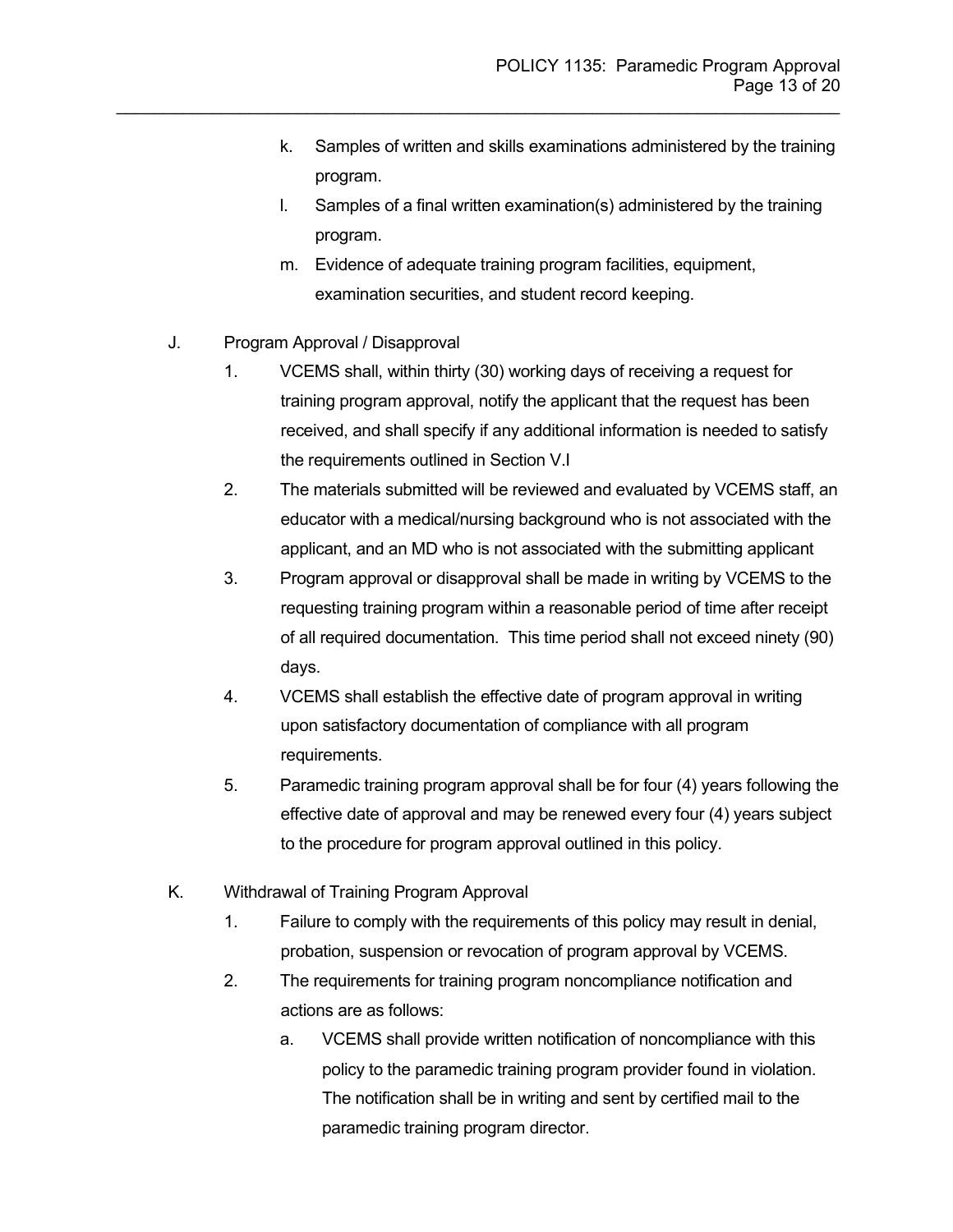b. Within fifteen (15) days from receipt of the noncompliance notification, the approved training program shall submit in writing, by certified mail, to VCEMS one of the following:

- 1) Evidence of compliance with the provisions of this policy, or
- 2) A plan to comply with the provisions of this policy within sixty (60) days from the day of receipt of the notification of noncompliance.
- c. Within fifteen (15) days from receipt of the approved training program's response, or within thirty (30) days from the mailing date of the noncompliance notification, if no response is received from the approved paramedic training program, VCEMS shall issue a decision letter by certified mail to the California EMS Authority and the approved paramedic training program. The letter shall identify the VCEMS' decision to take one or more of the following actions:
	- 1) Accept the evidence of compliance provided.
	- 2) Accept the plan for meeting compliance provided.
	- 3) Place the training program on probation.
	- 4) Suspend or revoke the training program approval.
- d. The decision letter shall also include, but need not be limited to, the following information:
	- 1) Date of the program training approval authority's decision;
	- 2) Specific provisions found noncompliant by the training approval authority, if applicable;
	- 3) The probation or suspension effective and ending date, if applicable;
	- 4) The terms and conditions of the probation or suspension, if applicable;
	- 5) The revocation effective date, if applicable;
- e. VCEMS shall establish the probation, suspension, or revocation effective dates no sooner than sixty (60) days after the date of the decision letter.
- L. Program Review and Reporting
	- 1. All program materials specified in this policy shall be subject to review by VCEMS and shall also be made available for review upon request by the California EMS Authority.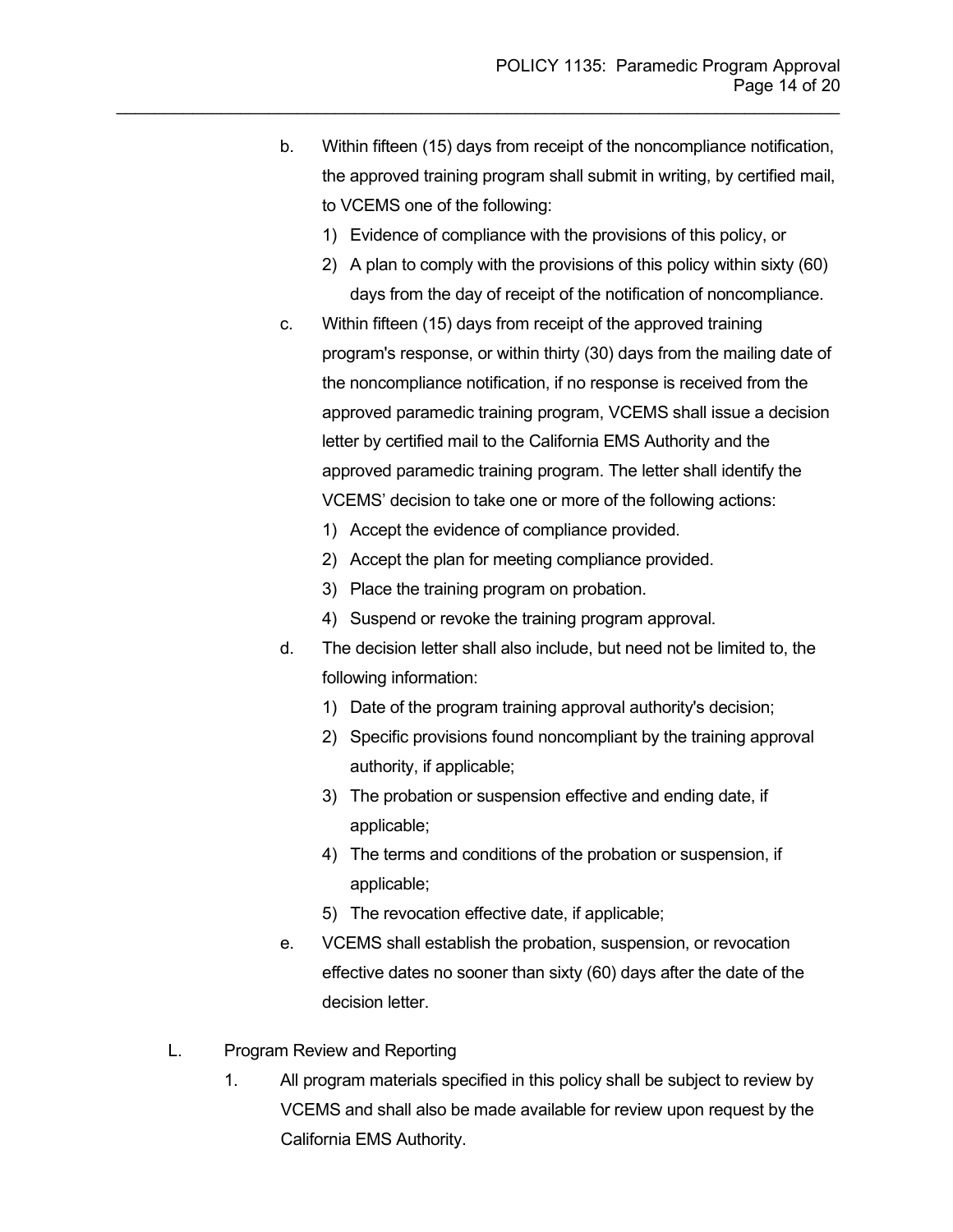2. All programs shall be subject to on-site evaluation by VCEMS and may also be evaluated by the California EMS Authority

- 3. Paramedic training program shall provide VCEMS with written notification of changes to course objectives, hours of instruction, program director, program medical director, principal instructor, provisions for hospital clinical experience, or field internship.
- 4. Paramedic training program shall provide VCEMS a list of Paramedic Preceptors being utilized for the purposes of field internships no later than thirty (30) days prior to the internship rotations beginning.
- 5. Written notification shall be provided in advance, when possible, and no later than thirty (30) days after changes have been identified.
- M. Training Program Expansion
	- 1. Approved paramedic training programs shall request approval to add additional training classes or to enlarge class size. The training program shall provide written confirmation guaranteeing clinical and internship placement as outlined in Sections V.D.2 and V.D.3 of this policy.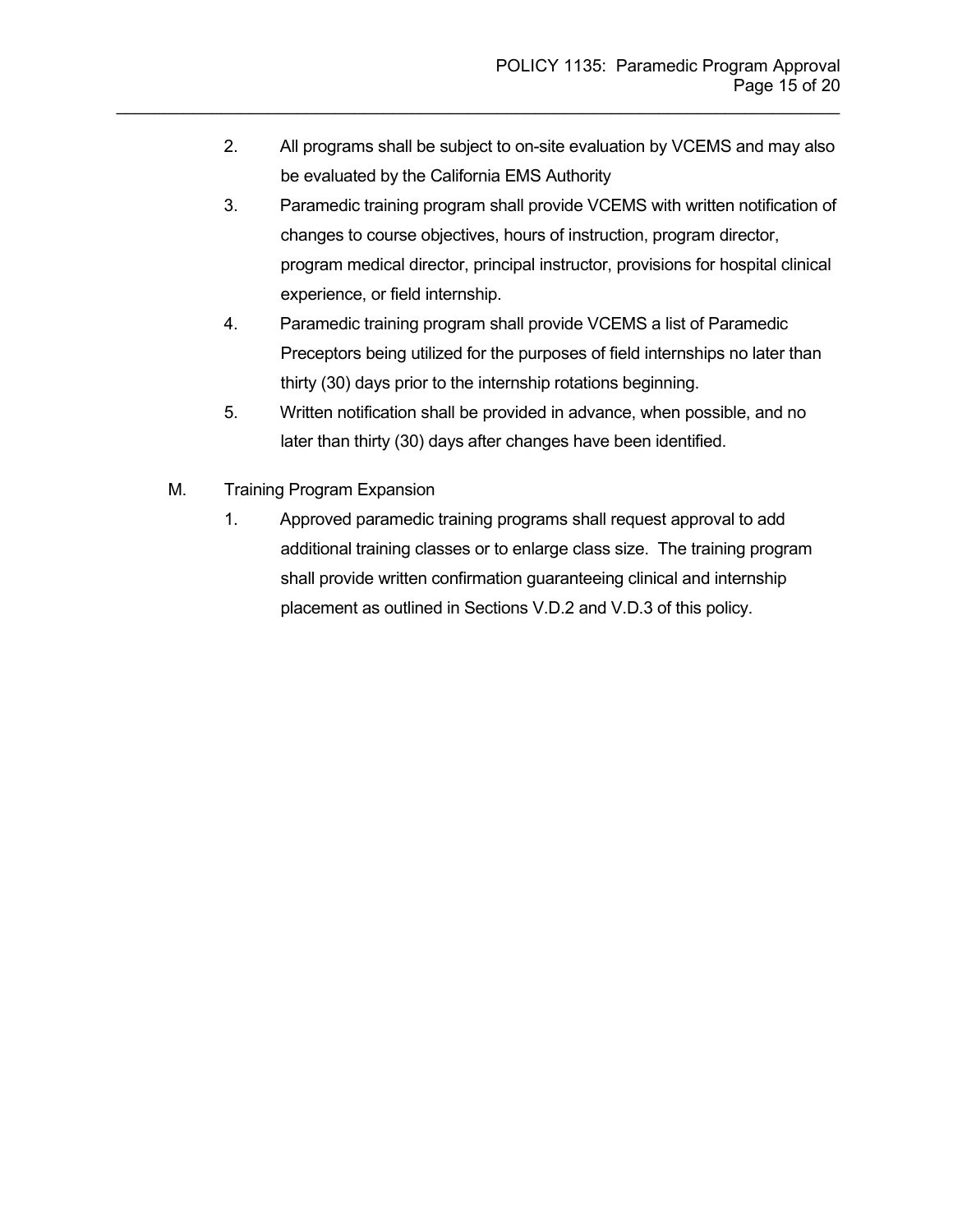## **Ventura County Emergency Medical Services Agency Paramedic Training Program**

## **Application Checklist**

Sections 1-10 to be completed by training program

| For additional information on requirements and approval process, please refer to VCEMS Policy |  |
|-----------------------------------------------------------------------------------------------|--|
| 1135 – Paramedic Training Program Approval                                                    |  |

| 1. General Information |                                                                                                 |                                                                                   |                                                                                                                          |
|------------------------|-------------------------------------------------------------------------------------------------|-----------------------------------------------------------------------------------|--------------------------------------------------------------------------------------------------------------------------|
| Training Program Name: |                                                                                                 |                                                                                   |                                                                                                                          |
|                        |                                                                                                 |                                                                                   |                                                                                                                          |
|                        | Program Address                                                                                 | Program City                                                                      | Program Zip                                                                                                              |
|                        |                                                                                                 |                                                                                   |                                                                                                                          |
|                        |                                                                                                 |                                                                                   |                                                                                                                          |
|                        |                                                                                                 |                                                                                   |                                                                                                                          |
|                        | Program Phone Number                                                                            | Program Fax Number                                                                | Program Email Address                                                                                                    |
|                        |                                                                                                 |                                                                                   |                                                                                                                          |
|                        |                                                                                                 |                                                                                   |                                                                                                                          |
| 2.                     | <b>Type of Institution</b>                                                                      |                                                                                   |                                                                                                                          |
| $\Box$                 | Accredited University or College                                                                |                                                                                   | Name of Institution or Agency                                                                                            |
| $\Box$                 | Junior College or Community College                                                             |                                                                                   |                                                                                                                          |
| $\Box$                 | <b>School District</b>                                                                          |                                                                                   |                                                                                                                          |
| 0                      | Private Post-Secondary School                                                                   |                                                                                   |                                                                                                                          |
|                        | (Submit Post-Secondary School Approval Document)                                                |                                                                                   |                                                                                                                          |
| $\Box$                 | Medical training unit of the United States Armed Forces or Coast Guard                          |                                                                                   |                                                                                                                          |
| $\Box$                 | Licensed general acute care hospital, with proof that facility meets the<br>following criteria: |                                                                                   |                                                                                                                          |
|                        | Hold a special permit to operate a basic or comprehensive<br>П.                                 |                                                                                   |                                                                                                                          |
|                        | emergency medical service pursuant to the provisions of the                                     |                                                                                   |                                                                                                                          |
|                        | California Code of Regulations, Title 22, Division 5;                                           |                                                                                   |                                                                                                                          |
|                        | 0                                                                                               | Provide continuing education (CE) to other health care professionals;             |                                                                                                                          |
|                        | and                                                                                             |                                                                                   |                                                                                                                          |
|                        | Current accreditation by a Centers for Medicare and Medicaid<br>п                               |                                                                                   |                                                                                                                          |
|                        |                                                                                                 | Services (CMS) accreditation organization with deeming authority,                 |                                                                                                                          |
|                        | such as the Joint Commission or the Healthcare Facilities                                       |                                                                                   |                                                                                                                          |
| ш                      | Accreditation Program of the American Osteopathic Association<br>Agency of Government           |                                                                                   |                                                                                                                          |
| 3.                     |                                                                                                 |                                                                                   |                                                                                                                          |
|                        | <b>Program Accreditation</b>                                                                    |                                                                                   | Copy of a CoAEMSP LoR issued to the training institution applying for approval or documentation of current CAAHEP        |
| □                      | accreditation.                                                                                  |                                                                                   |                                                                                                                          |
| □                      | Sample of letter to training program applicants containing the following:                       |                                                                                   |                                                                                                                          |
|                        | п                                                                                               |                                                                                   | The date the paramedic training program must submit their CAAHEP Request for Accreditation Services (RAS) form and       |
|                        |                                                                                                 | ISSR or the date their application for accreditation renewal was sent to CoAEMSP. |                                                                                                                          |
|                        | Ш<br>CAAHEP.                                                                                    |                                                                                   | The date the paramedic training program must be initially accredited or the date its accreditation must be renewed by    |
| $\Box$                 |                                                                                                 |                                                                                   | Copies of all documents submitted to, and received from CoAEMSP and/or CAAHEP including but not limited to the RAS form, |
|                        | ISSR, and any/all documents required for maintaining accreditation.                             |                                                                                   |                                                                                                                          |
| 4.                     | <b>Teaching Staff</b>                                                                           |                                                                                   |                                                                                                                          |
| а.                     | Program Medical Director                                                                        |                                                                                   | Name of Program Medical Director                                                                                         |
| Ω                      | Copy of current license and certifications received                                             |                                                                                   |                                                                                                                          |
| $\Box$                 | Evidence of experience in emergency medicine                                                    |                                                                                   |                                                                                                                          |
| Ω                      | Evidence of experience in education and/or methods of instruction                               |                                                                                   |                                                                                                                          |
| b.                     | Program Director                                                                                |                                                                                   | Name of Program Director                                                                                                 |
| $\Box$                 | Copy of current license and certifications received                                             |                                                                                   |                                                                                                                          |
| $\Box$                 | Evidence of baccalaureate degree                                                                |                                                                                   |                                                                                                                          |
| $\Box$                 | Evidence of education and experience in methods, materials, and                                 |                                                                                   |                                                                                                                          |
|                        | evaluation of instruction                                                                       |                                                                                   |                                                                                                                          |
| $\Box$                 | Evidence of one (1) year experience in an administrative or management<br>level position        |                                                                                   |                                                                                                                          |
| $\Box$                 | Evidence of three (3) years academic or clinical experience in prehospital                      |                                                                                   |                                                                                                                          |
|                        | care education                                                                                  |                                                                                   |                                                                                                                          |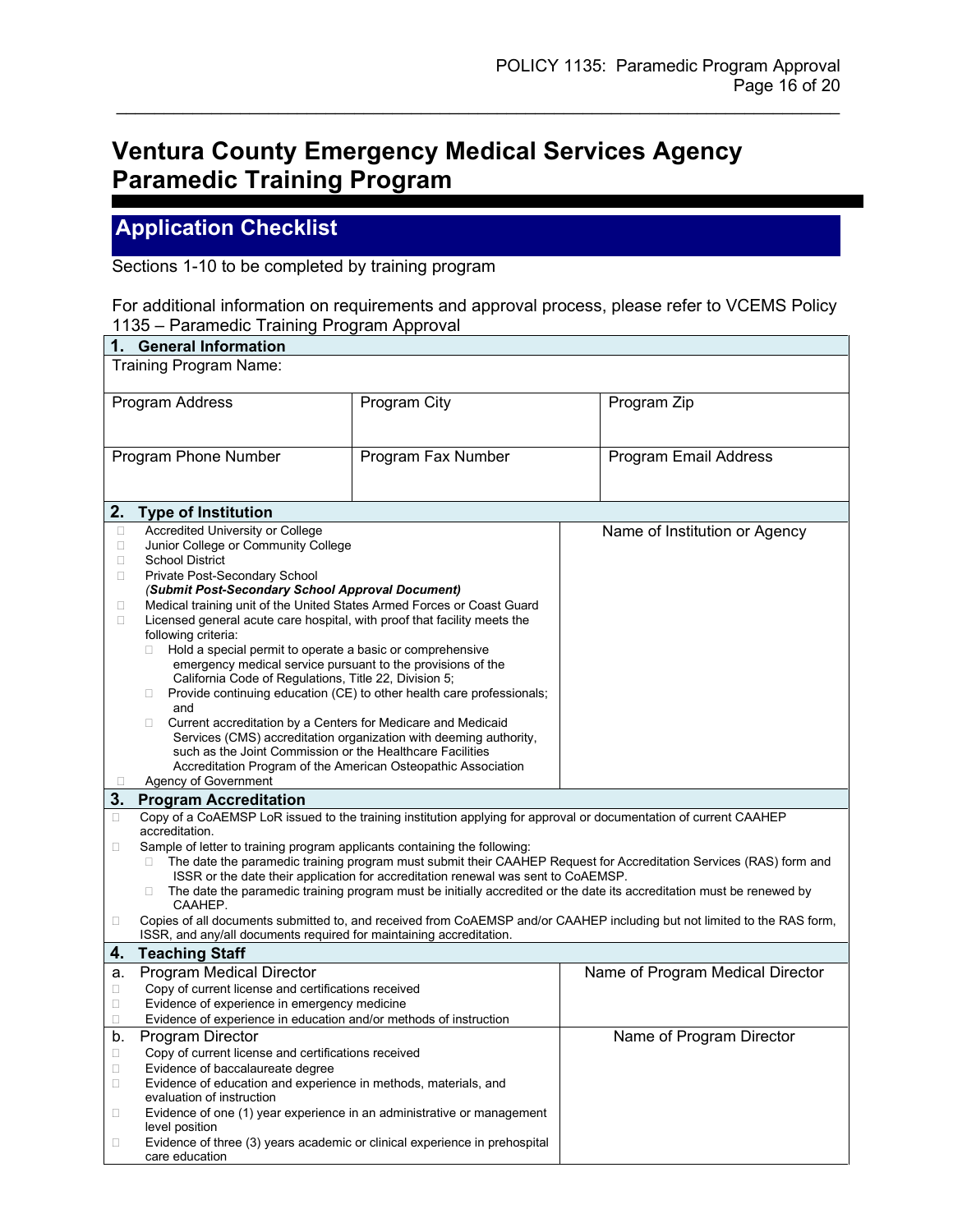| c.     | Principal Instructor(s)                                                                                                                                                             | Name(s) and Title(s) of Principal |
|--------|-------------------------------------------------------------------------------------------------------------------------------------------------------------------------------------|-----------------------------------|
| $\Box$ | Copy of current license(s) and certifications received                                                                                                                              | Instructor(s)                     |
| $\Box$ | Evidence that individual(s) is knowledgeable in the course content of the                                                                                                           | (MD, RN, PA, Paramedic)           |
|        | January 2009 United States Department of Transportation (U.S. DOT)                                                                                                                  |                                   |
|        | National Emergency Medical Services Education Standards DOT HS 811                                                                                                                  |                                   |
|        | 077 E                                                                                                                                                                               |                                   |
| $\Box$ | Evidence of six (6) years of experience in an allied health field and an<br>associate degree or two (2) years of experience in an allied health field                               |                                   |
|        | and a baccalaureate degree.                                                                                                                                                         |                                   |
| $\Box$ | Evidence of education and experience with at least forty (40) hours of                                                                                                              |                                   |
|        | documented teaching methodology instruction in areas related to                                                                                                                     |                                   |
|        | methods, materials, and evaluation of instruction.                                                                                                                                  |                                   |
| d.     | Clinical Coordinator(s) (if applicable)                                                                                                                                             | Name(s) and Title(s) of Clinical  |
| $\Box$ | Copy of current license and certifications received                                                                                                                                 | Coordinator(s) (MD, RN, PA,       |
| $\Box$ | Documentation of at least two (2) years of academic and/or clinical                                                                                                                 | Paramedic)                        |
|        | experience in emergency medicine or prehospital care                                                                                                                                |                                   |
|        |                                                                                                                                                                                     |                                   |
|        |                                                                                                                                                                                     |                                   |
|        |                                                                                                                                                                                     |                                   |
|        |                                                                                                                                                                                     |                                   |
|        |                                                                                                                                                                                     |                                   |
| е.     | Teaching Assistant(s)                                                                                                                                                               | Names(s) and Title(s) of Teaching |
| $\Box$ | Copy of current license and certifications received                                                                                                                                 | Assistant(s)                      |
| □      | Evidence of qualification by training and experience to assist with                                                                                                                 |                                   |
|        | teaching                                                                                                                                                                            |                                   |
| 0      | Approval by program director in coordination with the program medical                                                                                                               |                                   |
|        | director                                                                                                                                                                            |                                   |
|        |                                                                                                                                                                                     |                                   |
|        |                                                                                                                                                                                     |                                   |
|        |                                                                                                                                                                                     |                                   |
|        |                                                                                                                                                                                     |                                   |
| 5.     | <b>Hospital Clinical Education and Training</b><br>Provisions for supervised hospital clinical training including student evaluation criteria and standardized forms for evaluating |                                   |
| $\Box$ | paramedic students; and monitoring of preceptors by the training program.                                                                                                           |                                   |
| $\Box$ | Written agreements between the paramedic training program and a hospital(s) and other clinical setting(s), if applicable, for                                                       |                                   |
|        | student placement for clinical education and training.                                                                                                                              |                                   |
| 6.     | <b>Field Internship</b>                                                                                                                                                             |                                   |
| $\Box$ | Provisions for supervised field internship including student evaluation criteria and standardized forms for evaluating paramedic                                                    |                                   |
|        | students; and monitoring of preceptors by the training program.                                                                                                                     |                                   |
| O      | Written contracts or agreements between the paramedic training program and ALS provider agencies for student placement                                                              |                                   |
|        | for field internship training.                                                                                                                                                      |                                   |
| 7.     | <b>Required Course Hours and Content</b>                                                                                                                                            |                                   |
| □      | Statement verifying that the course content meets the requirements contained in the U.S. DOT National Education Standards                                                           |                                   |
|        | DOT HS 811 077 E January 2009.                                                                                                                                                      |                                   |
| ш      | Statement verifying program meets or exceeds required course hours outlined in Section V.E of this policy.                                                                          |                                   |
| $\Box$ | Outline of course objectives.                                                                                                                                                       |                                   |
| $\Box$ | Performance objectives for each skill.                                                                                                                                              |                                   |
| $\Box$ | Samples of written and skills examinations administered by the training program.                                                                                                    |                                   |
| Ω      | Samples of a final written examination(s) administered by the training program.                                                                                                     |                                   |
| 8.     | <b>Training Program Facilities</b>                                                                                                                                                  |                                   |
| $\Box$ | The location at which the courses are to be offered and their proposed dates.                                                                                                       |                                   |
| □      | Evidence of adequate training program facilities, equipment, examination securities, and student record keeping.                                                                    |                                   |
| 9.     | <b>Administrative Requirements</b>                                                                                                                                                  |                                   |
| □      | Provide copy of course completion record                                                                                                                                            |                                   |
|        | Provide copy of fee schedule                                                                                                                                                        |                                   |
| $\Box$ | Provide copy of liability insurance for students                                                                                                                                    |                                   |

## **10. Program Representative Completing Application**

Name of Program Representative Completing Application

Signature Date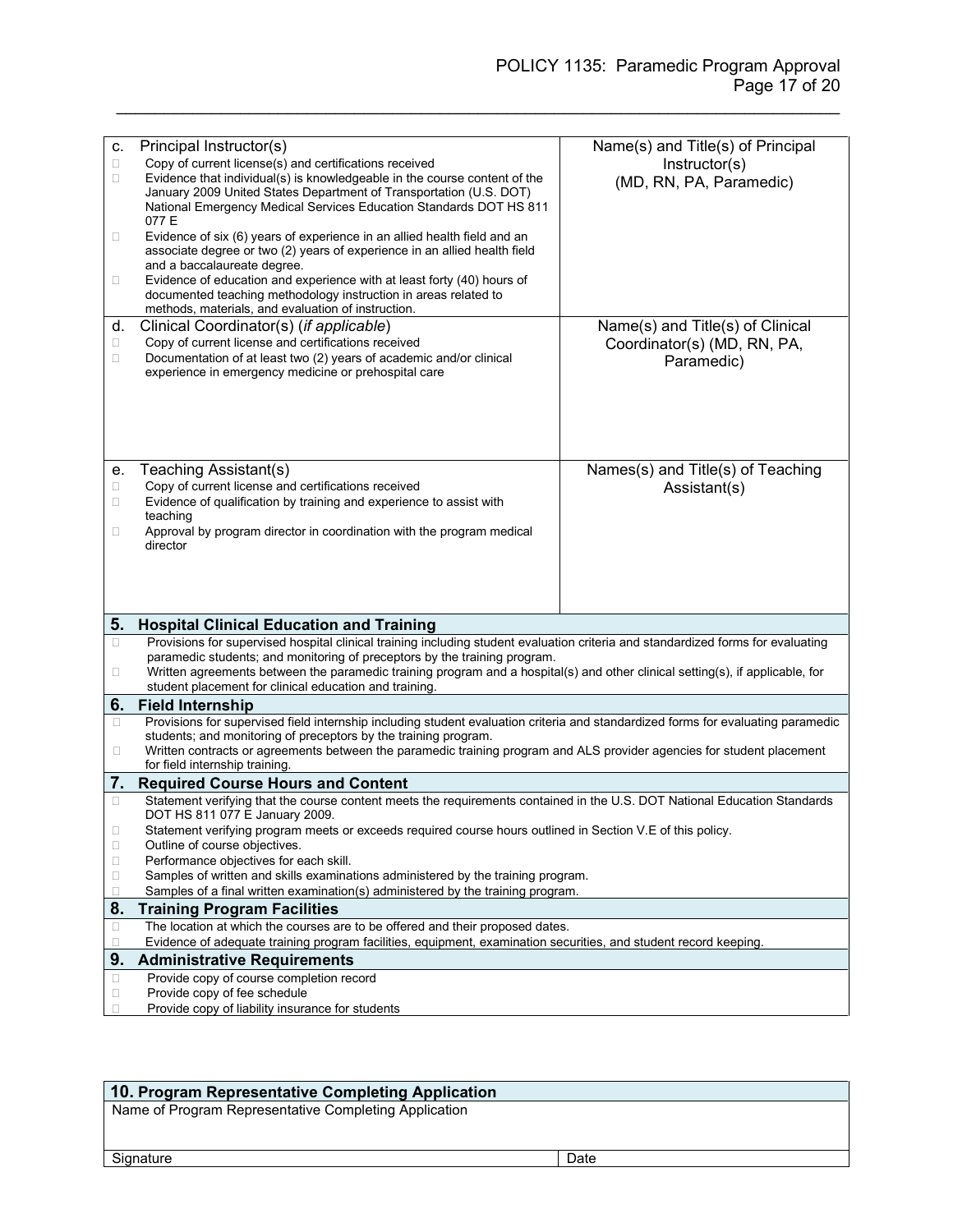| Phone Number | <b>Email Address</b> |
|--------------|----------------------|

## *\*\*\*VCEMS Office Use Only\*\*\**

| 1.     | <b>Submission Checklist</b>                                                                                                                                                                                                                       |                      |
|--------|---------------------------------------------------------------------------------------------------------------------------------------------------------------------------------------------------------------------------------------------------|----------------------|
|        | <b>Required Item</b>                                                                                                                                                                                                                              | <b>Date Received</b> |
| $\Box$ | Written request for program approval                                                                                                                                                                                                              |                      |
| $\Box$ | Training program application checklist                                                                                                                                                                                                            |                      |
| 0      | Payment of established fee                                                                                                                                                                                                                        |                      |
| 0      | Statement verifying that the course content meets the requirements<br>contained in the U.S. DOT National Education Standards DOT HS 811<br>077 E January 2009.                                                                                    |                      |
| 0      | Statement verifying program meets or exceeds required course hours<br>outlined in Section V.E of this policy.                                                                                                                                     |                      |
| 0      | An outline of course objectives.                                                                                                                                                                                                                  |                      |
| П.     | Performance objectives for each skill.                                                                                                                                                                                                            |                      |
| $\Box$ | Names, CV/Resume, and copies of license(s)/cert(s) for each of the<br>following:<br>Training program director<br>п<br>Program medical director<br>0<br>Principal instructor(s)<br>0<br>Clinical Coordinator(s)<br>п<br>Teaching Assistant(s)<br>0 |                      |
| 0      | Provisions for supervised hospital clinical training including student<br>evaluation criteria and standardized forms for evaluating paramedic<br>students; and monitoring of preceptors by the training program.                                  |                      |
| 0      | Provisions for supervised field internship including student evaluation<br>criteria and standardized forms for evaluating paramedic students; and<br>monitoring of preceptors by the training program.                                            |                      |
| П.     | The location at which the courses are to be offered and their proposed<br>dates.                                                                                                                                                                  |                      |
| 0      | Written agreements between the paramedic training program and a<br>hospital(s) and other clinical setting(s), if applicable, for student<br>placement for clinical education and training.                                                        |                      |
| $\Box$ | Written contracts or agreements between the paramedic training program<br>and ALS provider agencies for student placement for field internship<br>training.                                                                                       |                      |
| 0      | A copy of a CoAEMSP LoR issued to the training institution applying for<br>approval or documentation of current CAAHEP accreditation.                                                                                                             |                      |
| 0      | Samples of written and skills examinations administered by the training<br>program.                                                                                                                                                               |                      |
| 0      | Samples of a final written examination(s) administered by the training<br>program.                                                                                                                                                                |                      |
| 0      | Evidence of adequate training program facilities, equipment, examination<br>securities, and student record keeping.                                                                                                                               |                      |
| 0      | Copy of Course Completion Record                                                                                                                                                                                                                  |                      |
| $\Box$ | Copy of Liability Insurance for Students                                                                                                                                                                                                          |                      |
| n.     | Copy of Fee Schedule                                                                                                                                                                                                                              |                      |

| 2. Application Status            |      |
|----------------------------------|------|
| Initial Application Received     | Date |
| Additional Information Requested | Date |
| All Requirements Submitted       | Date |
| Approval Letter Issued           | Date |
| <b>Approval Expiration</b>       | Date |